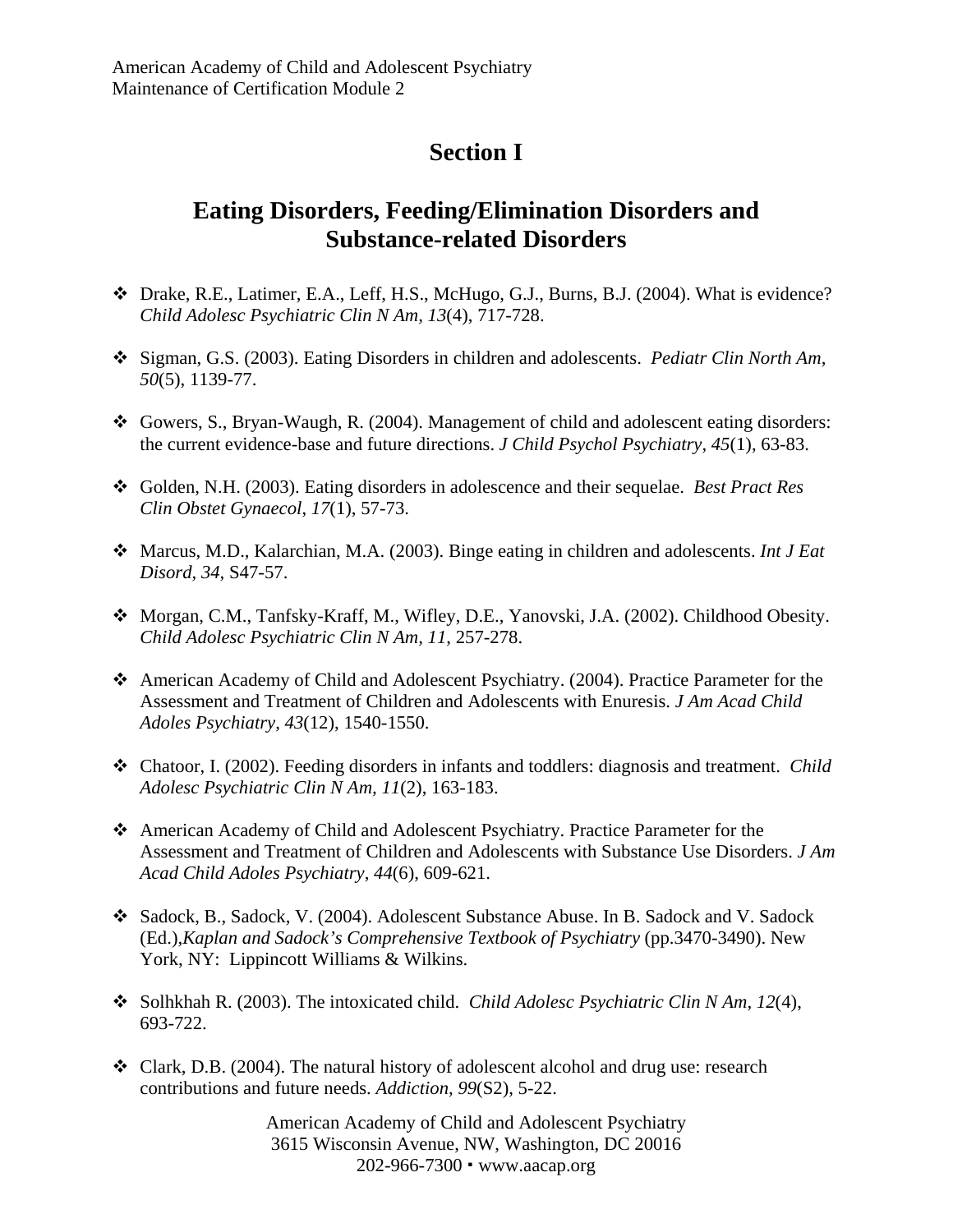- Rey, J.M., Martin, A., Krabman, P. (2004). Is the party over? Cannabis and juvenile psychiatric disorder: the past 10 years. *J Am Acad Child Adolesc Psychiatry. 43*, 1194-1205.
- Wilens, T.E. (2004). Attention-deficit/hyperactivity disorder and substance use disorders: the nature of the relationship, subtypes at risk and treatment issues. *Psychiatr Clin North Am, 27*, 283-301.
- Tevyaw, T.O., Monti, P.M. (2004). Motivational enhancement and other brief interventions for adolescent substance abuse: foundations, applications and evaluations. *Addiction, 99*(S2), 106-119.
- Weddle, M., Kokotaio, P. (2002). Adolescent substance abuse: confidentiality and consent. *Pediatr Clin North Am, 49*(2), 301-315.

## **Section II**

## **Seminal Articles**

- American Academy of Child and Adolescent Psychiatry. Practice Parameter for the Assessment and Treatment of Children and Adolescents with Reactive Attachment Disorder.
- Pappadopulos, E.A., Tate Guelzow, B., Wong, C., Ortega, M., Jensen, P.S. (2004). A review of the growing evidence base for pediatric psychopharmacology. *Child Adolesc Psychiatric Clin N Am, 13*(4), 817-855.
- Weisz, J.R., Hawley, K.M., Doss, A.J. (2004). Empirically tested psychotherapies for youth internalizing and externalizing problems and disorders. *Child Adolesc Psychiatric Clin N Am, 13(4)*, 729-813.
- Farmer, E.M., Dorsey, S., Mustillo, S.A. (2004). Intensive home and community interventions. *Child Adolesc Psychiatric Clin N Am, 13*(4), 857-884.
- $\triangle$  Pruett, K.D., Martin, A. (2003). Thinking about prescribing: the psychology of psychopharmacology in pediatric psychopharmacology: principles and practice. In A. Martin, L. Scahill, D. Charney and J. Leckman (Ed.), *Pediatric Psychopharmacology Principles and Practice* (pp. 417-425). Oxford, England: Oxford University Press.
- $\triangleleft$  March, J., et al. (2004). Fluoxetine, cognitive behavioral therapy, and their combination for adolescents with depression: Treatment for Adolescents with Depression Study (TADS) Randomized Controlled Trial. *JAMA, 292*(7), 807-820.

American Academy of Child and Adolescent Psychiatry 3615 Wisconsin Avenue, NW, Washington, DC 20016 202-966-7300 www.aacap.org